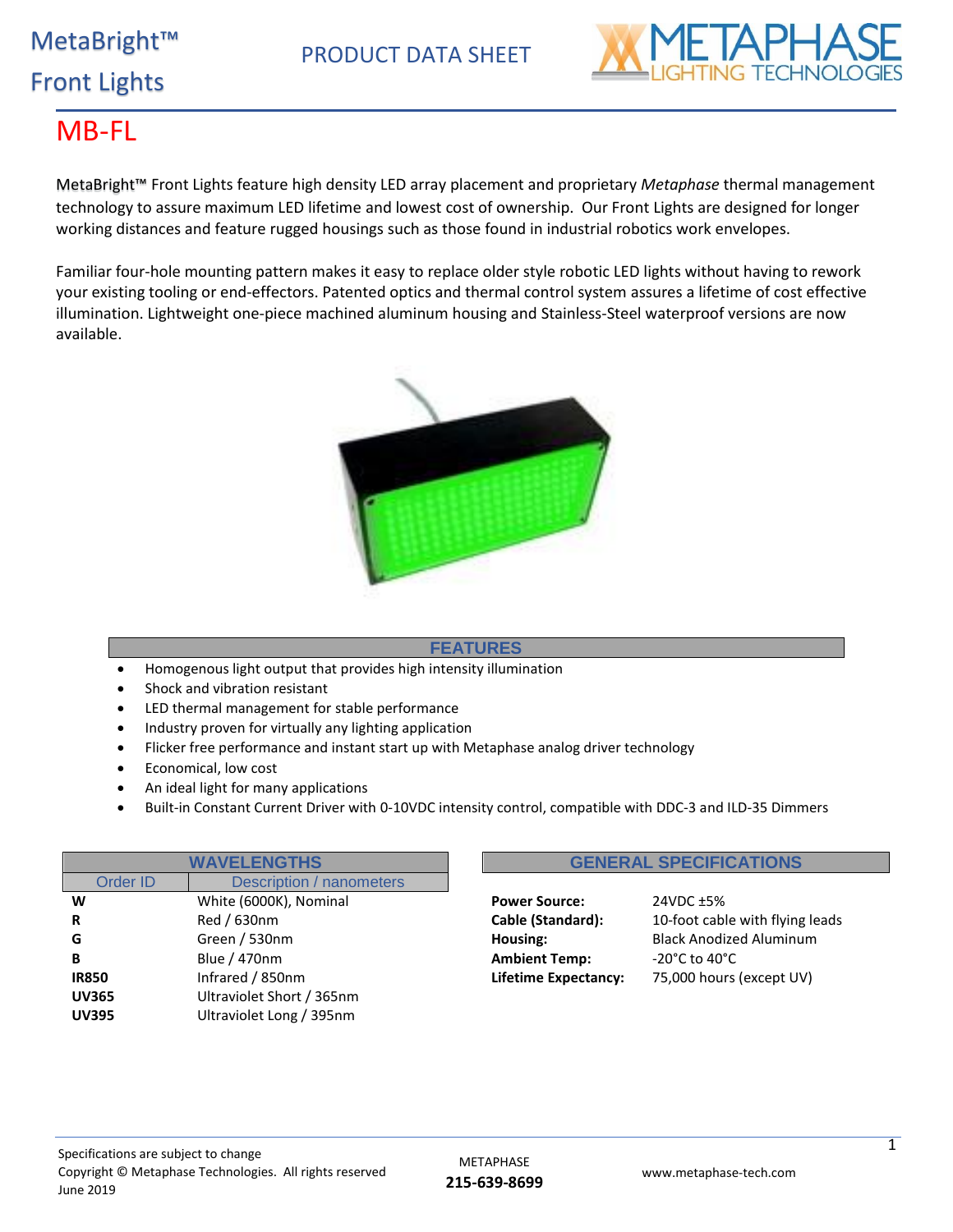

## MB-FL

| <b>Front Lights</b>     |                                                                                                               |                                             |                           |           |              |                            |                                    |  |  |  |  |
|-------------------------|---------------------------------------------------------------------------------------------------------------|---------------------------------------------|---------------------------|-----------|--------------|----------------------------|------------------------------------|--|--|--|--|
| <b>MODEL</b>            | <b>Dimensions</b><br>WxLxH<br><b>Inches</b><br>(cm)                                                           | <b>Active Area</b><br><b>Inches</b><br>(cm) | Weight<br>lbs.<br>(grams) | Cable QTY | Cable Length | AWG/<br>onductors<br>Cable | <b>Max Input Current</b><br>@24VDC |  |  |  |  |
| <b>Heritage Designs</b> |                                                                                                               |                                             |                           |           |              |                            |                                    |  |  |  |  |
| FL201                   | $1.70 \times 3.40 \times 1.0$<br>$(4.32 \times 8.64 \times 2.54)$                                             | $1.45 \times 2.90$<br>$(3.68 \times 7.37)$  | .30<br>(136)              |           |              |                            | .21A                               |  |  |  |  |
| FL301                   | $3.4 \times 4.1 \times 1.0$<br>$1.64 \times 3.11$<br>$(8.64 \times 10.3 \times 2.54)$<br>$(4.17 \times 7.89)$ |                                             | .50<br>(227)              |           |              | 24/4                       | .26A                               |  |  |  |  |
| FL401                   | $3.4 \times 6.6 \times 1.0$<br>$(8.64 \times 16.8 \times 2.54)$                                               | $3.06 \times 5.50$<br>$(7.77 \times 14.0)$  | 1.10<br>(500)             | 1         | 10ft         |                            | 1.2A                               |  |  |  |  |
| FL411 (IP65)            | $3.99 \times 7.89 \times 1.0$<br>$(10.14 \times 20.0 \times 2.54)$                                            | $2.90 \times 5.40$<br>$(7.36 \times 13.71)$ | 1.50<br>(680)             |           |              | 18/4                       | 1.2A                               |  |  |  |  |

|                        | Wiring (4 conductor with Intensity Control)** |              | Wiring (4 conductor without Intensity |  |  |
|------------------------|-----------------------------------------------|--------------|---------------------------------------|--|--|
| Wire Color             | <b>Function</b>                               | Wire Color   | Function                              |  |  |
| <b>RED</b>             | $+24VDC$                                      | <b>RED</b>   | $+24VDC$                              |  |  |
| <b>WHITE</b>           | 0-10VDC INTENSITY CONTROL                     | <b>WHITE</b> | $+24VDC$                              |  |  |
| <b>BLACK</b>           | GROUND (24V RTN)                              | <b>BLACK</b> | GROUND (24V                           |  |  |
| SIGNAL GROUND<br>GREEN |                                               | GREEN        | GROUND (24V                           |  |  |

|                    | $M12$ (5 position male)**                                                        | Wiring with ULC-2                           |   |  |  |  |
|--------------------|----------------------------------------------------------------------------------|---------------------------------------------|---|--|--|--|
| Pin#               | <b>Function</b>                                                                  | <b>Wire Color</b>                           |   |  |  |  |
|                    | $+24VDC$                                                                         | $RED, WHITE (+)$                            |   |  |  |  |
| 2                  | 0-10VDC Intensity Control                                                        | BLACK, GREEN (-)                            | Ц |  |  |  |
| 3                  | GROUND (24V RTN)                                                                 | Terminated within a 2 position ULC-2 output |   |  |  |  |
| 4                  | SIGNAL GROUND                                                                    | (Phoenix Contact P/N: BCP-508-2)            |   |  |  |  |
| 5<br>No Connection |                                                                                  |                                             |   |  |  |  |
|                    | The M12 connector option is not recommended for lights rated<br>more than 4 amps |                                             |   |  |  |  |

| Wiring (4 conductor with Intensity Control)** |                           |  |                   | Wiring (4 conductor without Intensity Control) |
|-----------------------------------------------|---------------------------|--|-------------------|------------------------------------------------|
| <b>Wire Color</b>                             | <b>Function</b>           |  | <b>Wire Color</b> | <b>Function</b>                                |
| <b>RED</b>                                    | $+24VDC$                  |  | <b>RED</b>        | $+24VDC$                                       |
| <b>WHITE</b>                                  | 0-10VDC INTENSITY CONTROL |  | <b>WHITE</b>      | $+24VDC$                                       |
| <b>BLACK</b>                                  | GROUND (24V RTN)          |  | <b>BLACK</b>      | GROUND (24V RTN)                               |
| SIGNAL GROUND<br>GREEN                        |                           |  | GREEN             | GROUND (24V RTN)                               |

| M12 (5 position male)** |                           |  | Wiring with ULC-2                                     |                  |  |  |  |
|-------------------------|---------------------------|--|-------------------------------------------------------|------------------|--|--|--|
| Pin#                    | <b>Function</b>           |  | <b>Wire Color</b>                                     | <b>Function</b>  |  |  |  |
|                         | +24VDC                    |  | $ RED, WHITE (+)$                                     | <b>LED INPUT</b> |  |  |  |
|                         | 0-10VDC Intensity Control |  | BLACK, GREEN (-)                                      |                  |  |  |  |
|                         | GROUND (24V RTN)          |  | Terminated within a 2 position ULC-2 output connector |                  |  |  |  |
| 4                       | SIGNAL GROUND             |  | (Phoenix Contact P/N: BCP-508-2)                      |                  |  |  |  |

\*\*Note: The 0-10VDC Intensity Control input can accept voltages from 0-24VDC where the light will operate at full intensity in the 10-24VDC range. The light is proportionally dimmer for any Intensity Control voltage less than 10VDC and the light is OFF at approximately 0V or not connected (floating).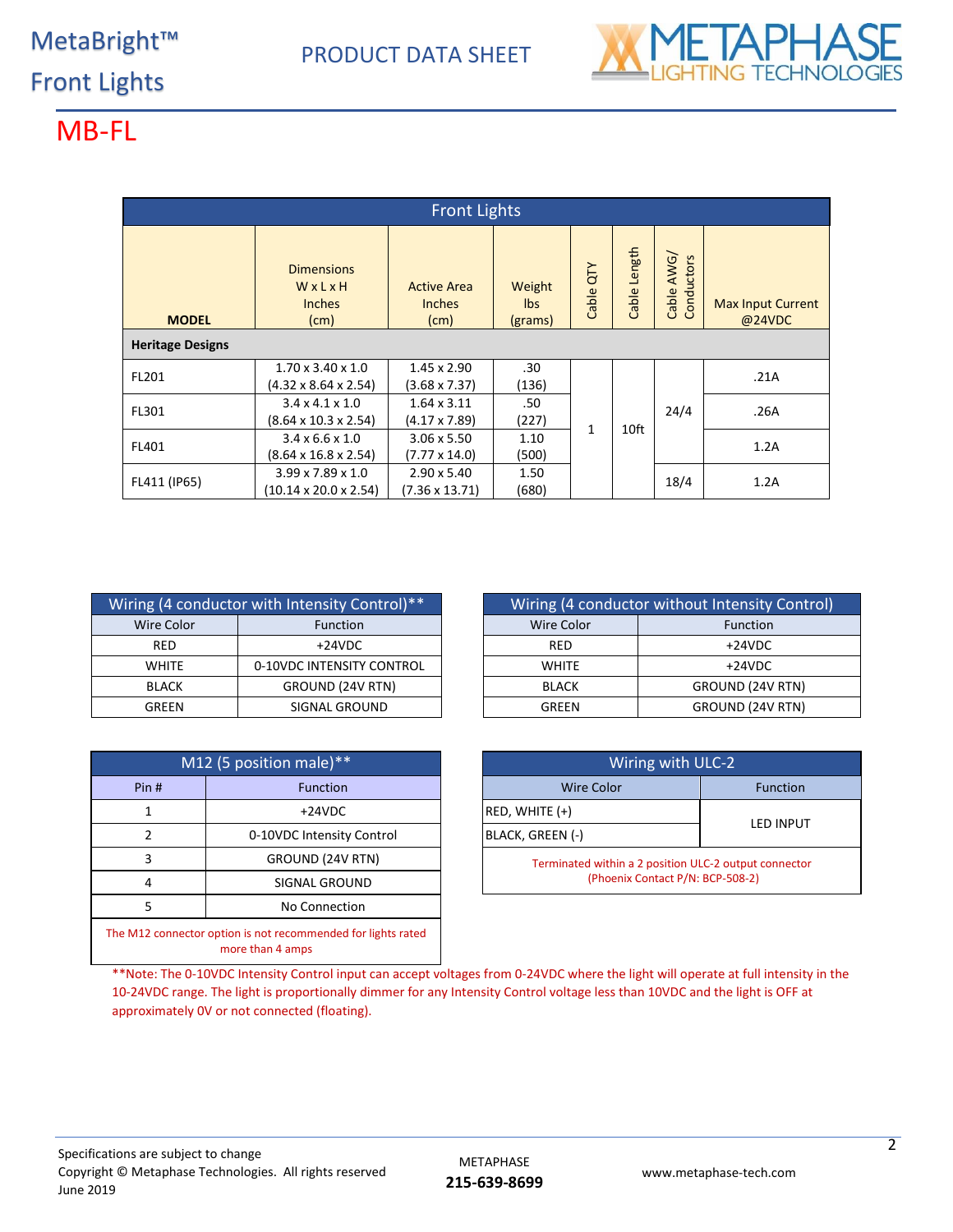#### MetaBright™

## PRODUCT DATA SHEET



Front Lights

### MB-FL

| <b>PART NUMBER KEY</b>                                                                              |                                                                                                                  |                |                                 |  |                          |  |                   |  |   |                         |                                               |                             |
|-----------------------------------------------------------------------------------------------------|------------------------------------------------------------------------------------------------------------------|----------------|---------------------------------|--|--------------------------|--|-------------------|--|---|-------------------------|-----------------------------------------------|-----------------------------|
| <b>MODEL</b>                                                                                        | <b>SIZE</b>                                                                                                      | $\blacksquare$ | <b>WAVELENGTH</b>               |  | DRIVER*<br>(most common) |  | <b>LENS</b>       |  | ٠ | <b>DIFFUSER</b>         | <b>CABLE</b><br><b>LENGTH</b>                 | CONN.**<br>(most<br>Common) |
| MB-FL                                                                                               | <b>XXX</b>                                                                                                       |                | <b>XXXXX</b>                    |  | <b>XXXXX</b>             |  | <b>XXX</b>        |  |   | XX                      | <b>XXX</b>                                    | <b>XXXX</b>                 |
| <b>MB-FL</b>                                                                                        | <b>201</b> $(1.3x2.5'')$                                                                                         |                | <b>W</b> (White 6000K, Nominal) |  | 24Z                      |  | L11(11)           |  |   | <b>CC</b> (Clear Cover) | 5M                                            | $M12D^{12}$                 |
|                                                                                                     | $301$ (2.5x2.5")                                                                                                 |                | $R$ (Red 630nm)                 |  | 24Z-TRG                  |  | L30(30°)          |  |   | D2 (Single Matte)       | 10M                                           | BC <sup>13</sup>            |
|                                                                                                     | 401 (3.0x5.0")                                                                                                   |                | $G$ (Green 530nm)               |  | $24$ -ILD                |  | $L34(34^\circ)$   |  |   | D3 (TIR/SLK)            |                                               |                             |
|                                                                                                     | 411 (3.0x5.0")                                                                                                   |                | $B$ (Blue 470nm)                |  | 24-ILSXXX                |  |                   |  |   | D4 (Milky White)        |                                               |                             |
|                                                                                                     |                                                                                                                  |                | IR850 (Infrared 850nm)          |  | 24-BISXXX                |  |                   |  |   | D5 (Double Matte)       |                                               |                             |
|                                                                                                     |                                                                                                                  |                | UV365 (UV Short 365nm)          |  | $U^1$                    |  |                   |  |   |                         |                                               |                             |
|                                                                                                     |                                                                                                                  |                | <b>UV395</b> (UV Long 395nm)    |  |                          |  |                   |  |   |                         |                                               |                             |
|                                                                                                     |                                                                                                                  |                |                                 |  |                          |  |                   |  |   |                         | Length can be<br>customized:<br>ex.7M=7meters |                             |
|                                                                                                     |                                                                                                                  |                |                                 |  |                          |  |                   |  |   |                         |                                               | Select or                   |
|                                                                                                     |                                                                                                                  |                |                                 |  |                          |  |                   |  |   |                         | Select or                                     | leave blank                 |
|                                                                                                     |                                                                                                                  |                |                                 |  | $XX = rate in \mu s$     |  | Select or leave   |  |   |                         | leave blank                                   | for flying                  |
|                                                                                                     |                                                                                                                  |                |                                 |  | Example: 250             |  | blank for no lens |  |   | Select one              | for 3 meters                                  | leads                       |
| <sup>1</sup> Not available in lights exceeding 4A input current<br>Example 1: MB-FL301-G-24Z-L30-D2 |                                                                                                                  |                |                                 |  |                          |  |                   |  |   |                         |                                               |                             |
|                                                                                                     | <sup>2</sup> Default cable length for an M12D connector is 19 inches<br>Example 2: MB-FL411-W-24-TRG-L11-CC-M12D |                |                                 |  |                          |  |                   |  |   |                         |                                               |                             |
|                                                                                                     | <sup>3</sup> Default cable length for a Barrel Connector is 10 feet                                              |                |                                 |  |                          |  |                   |  |   |                         |                                               |                             |

Contact Metaphase Technologies or your local representative for options such as custom diffusers, lenses, polarizers, IP-rated enclosures for harsh environments, higher intensity, custom wavelengths, higher uniformity, etc. Not all options are available for all lights.

\*(Link to Driver Options Key) \*\*(Link to Connector Key)